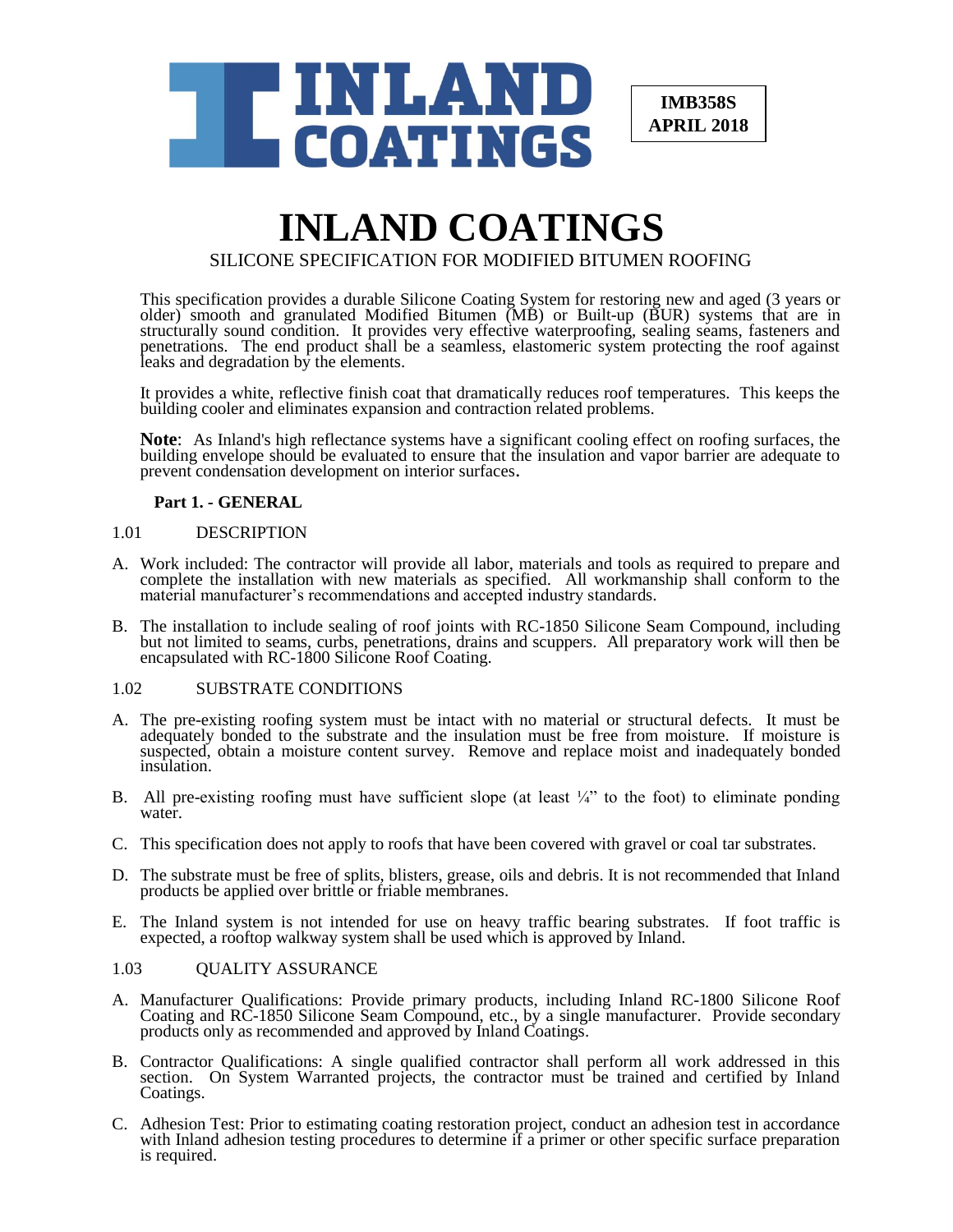# 1.04 SUBMITTALS

- A. Submit Manufacturer's literature and samples to the Owner or Owner's Representative. Literature on the protective coating, seam compound, reinforcement mesh and other related products shall be submitted for review before work is started. Literature shall show material specifications, installation instructions, Manufacturer's estimated application rate for required dry film thickness per warranty requirements and SDS.
- B. Submit a sample copy of the Coating Manufacturer's warranty to meet project specification.

## 1.05 PRELIMINARY PROJECT REVIEW

- A. Immediately after contract award, contractor shall submit a complete and accurate Bid Report to the Inland Warranty Department for approval. This should include pages 1 & 2 of the Inland Project Profile report, a copy of the roof drawing and the following pictures with detailed descriptions:
	- 1. Distant shot of entire building.
	- 2. Roof height shot of overall project.
	- 3. Close-up of penetrations, scuppers and drains.
	- 4. Any unusual flashing or problem areas.

#### 1.06 JOB CONDITIONS

- A. Proceed with roofing work only when existing and forecasted weather conditions will permit work to be performed in accordance with manufacturer's requirements as follows:
- 1. Do not begin work if rain is expected within six hours of application.
- 2. Do not begin work if surface temperature is above 130 degrees Fahrenheit or below 40 degrees Fahrenheit, or when the dew point is less than 5 degrees Fahrenheit above the surface temperature.
- 3. No moisture, dirt, oils or other contaminates can be present when applying products.
- 4. Do not atomize coating when wind velocity is above 15 m.p.h.

#### 1.07 FIELD QUALITY CONTROL

- A. The overall weather conditions, including roof surface temperature, ambient air temperature, relative humidity, dew point and wind velocity shall be recorded daily by the Contractor on the Project Profile form.
- B. Verification of Coating Thickness: The wet film thickness shall be measured and recorded daily, along with the quantity of product and total square feet applied.

#### 1.08 WARRANTY

Provide Inland Product or System Warranty per the requirement of the Building Owner and/or Architect. In order to obtain any Inland System Warranty, the following conditions apply:

- A. Determination of the appropriateness of the Inland Roofing System for any given roof must be obtained from Inland's Warranty Department prior to offering any Inland System Warranty. Inland will refuse to offer a warranty on any Inland System being installed over an unfit, unsound or inappropriate substrate. A project approval letter must be received from Inland prior to beginning the project.
- B. The Inland Roofing System must be applied to the full area of the roof. A Warranty will not be issued for installations over a section of any roof unless otherwise approved in advance by the Inland Warranty Department.
- C. All gutters and roof areas which pond water for more than 48 hours after precipitation ceases are excluded from the coverage under the Inland Warranty.
- D. All required forms, applicable warranty fees and the completed Warranty Registration Form, signed by the Contractor and Building Owner, must be returned to the Inland Warranty Department no later than 30 days after the completion of the project.
- E. Inspections: A minimum of two (Beginning and Final) inspections, by an approved manufacturer's representative, will be required on all projects requiring a System Warranty. The first to be conducted at the beginning of the project, after all surface preparation is completed and prior to the application of any Inland products. The Final inspection will be conducted at the end of the project, after all product applications are completed.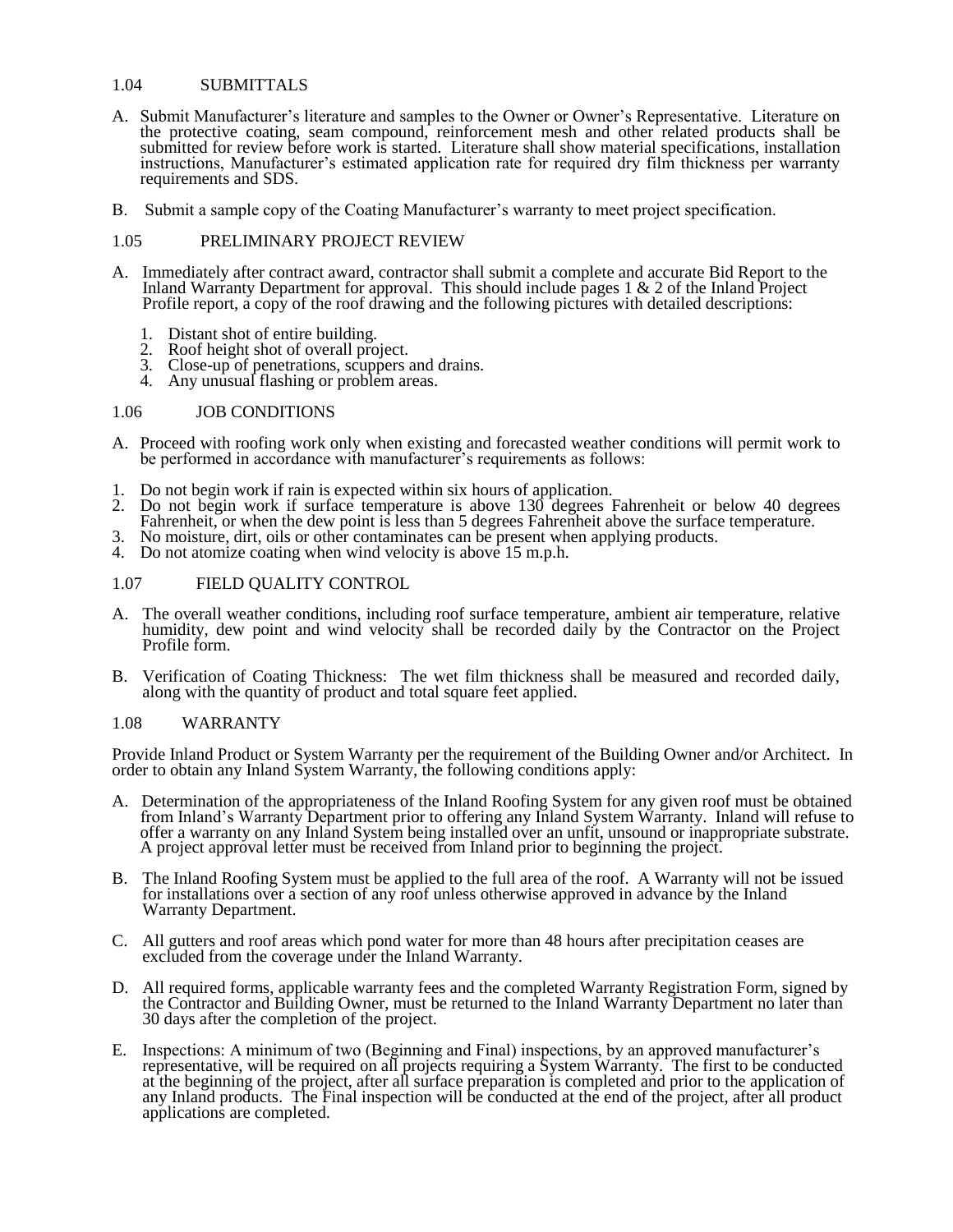## 1.09 PRODUCT HANDLING

- A. Deliver only approved materials to the job site. Deliver materials in original sealed containers with seals unbroken and labels legible and intact.
- B. Store and handle materials in a manner that shall ensure there is no possibility of contamination. Store in a dry, well-ventilated, weather-tight place, at temperatures between 50 $\degree$  F and 90 $\degree$  F. Do not stack material pallets more than two high. Do not subject existing roof to unnecessary loading of stockpiled materials. In all cases the storage and handling of materials shall conform to the requirements of the manufacturer and all applicable safety regulatory agencies.
- C. Any damaged materials, or materials not conforming to the specific requirements, shall be rejected by the owner. Rejected materials shall be immediately removed from the job site and replaced at no cost to the owner.

# **Part 2. – PRODUCTS**

- 2.01 SILICONE ROOF COATINGS
- A. Silicone Roof Coating products physical specifications and minimal performance criteria shall be as follows:
- 1. RC-1800 Silicone Roof Coating

Tack Free Time:  $1 - 2$  hours Elongation: 500 percent (ASTM D-2370) Tensile Strength: 200 PSI (ASTM D-2370) Solids Content – 90% (ASTM D-2697) Reduction: None

2. RC-1850 Silicone Seam Compound

Tack Free Time:  $1 - 2$  hours Elongation: 230 percent (ASTM D-412) Tensile Strength: 220 PSI (ASTM D-412) Reduction: None Specific Gravity: 1.04<br>Flash Point: 101°F. Flash Point:

- 3. RPM Series Polyester Mesh
- A. Stitchbonded polyester mesh for reinforcement of seams and penetrations. Provides high strength and good elongation, while conforming well to irregular surfaces.

Tensile Strength: 57.1 PSI (ASTM D1682) Elongation: 61% (ASTM D1682) Mullen Burst: 176 lbs. (ASTM D3786) Trapezoid: 16 lbs. (ASTM D1117)

- 4. RC 1875 Roof Sealer
- A. Light Gray, flexible coating for use on asphaltic surfaces to prevent bleed and discoloration.

Drying Time:  $1 - 2$  hours Coverage Rates: 100 sq. ft/gal Reduction: None Volume Solids: 55%

#### 2.01 MANUFACTURER

- A. The following roof coating manufacturers have been approved for the project. No substitutions by secondary, indirect manufacturers will be allowed.
- 1. Inland Coatings 26259 Hwy 6 Adel, IA 50003 (800) 456-8467 www.inlandcoatings.com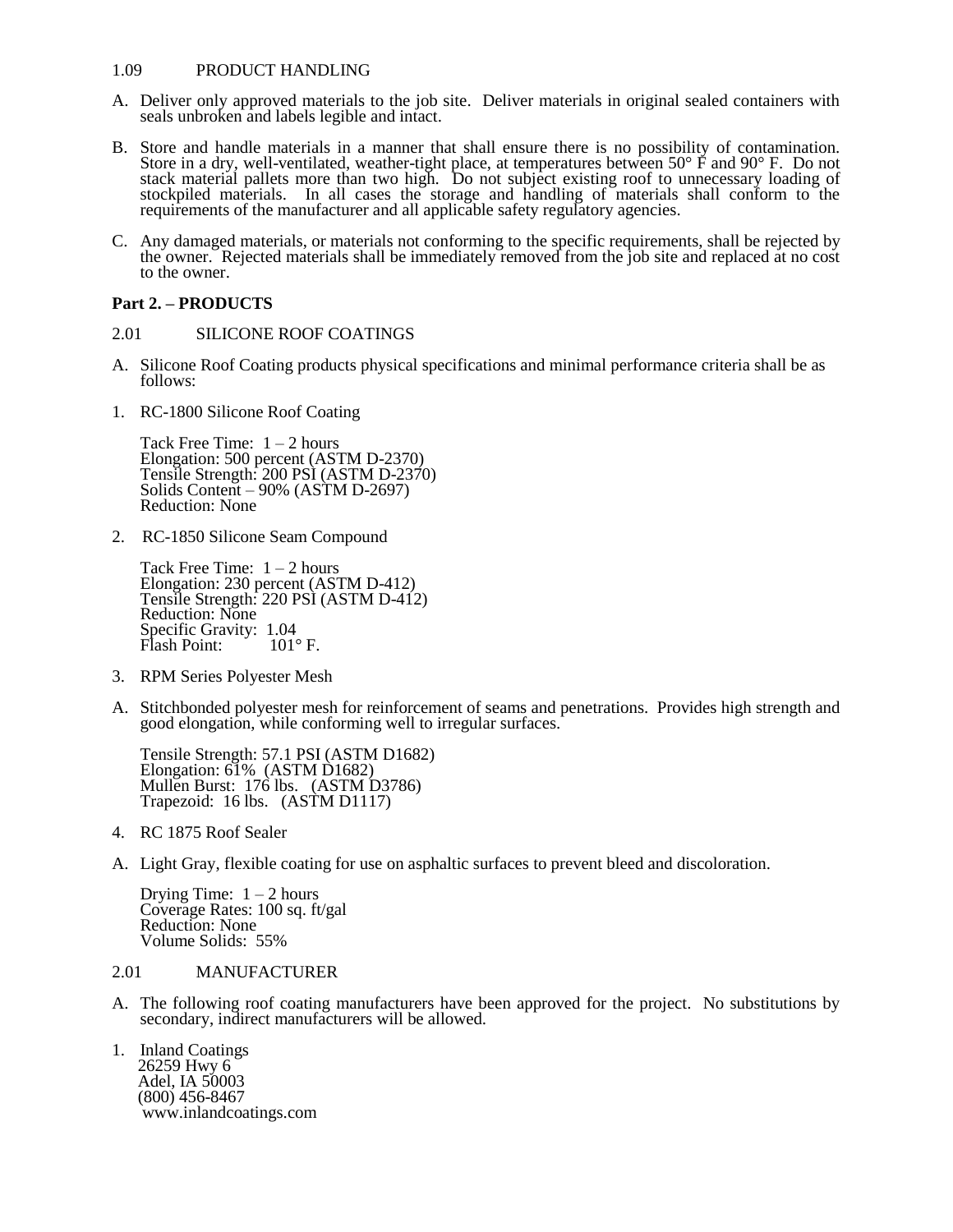B. Other manufacturers requesting approval must submit acceptable information certifying that they are the direct manufacturer from raw material into the specified product and meet the performance criteria required.

# **PART 3.0 - INSTALLATION**

## 3.01 SURFACE PREPARATION

- A. Examine substrate to receive new roofing. Do not proceed with installation of the Inland Roofing System until unsatisfactory conditions have been corrected in a manner acceptable to the manufacturer (Inland Coatings).
- B. Applicator shall address the following:
	- Test patches
	- Treatment of Deteriorated/damaged MB/BUR
	- Treatment of ponding water areas
	- •Thorough cleaning
	- Miscellaneous items
- C. Test Patches: Test patches shall be prepared in representative areas to check adhesion and ensure that the level of bleed or discoloration from the asphaltic substrate is minimal. Apply Inland RC-1800 Silicone Roof Coating White at a rate of 1.5 gallons per 100 s.f. Surface should be allowed to cure for a minimum of 24 hours prior to evaluating. If bleed or discoloration is present, the surface must be primed with Inland RC 1875 Roof Sealer. See section 3.03 "Priming".
- D. Treatment of Deteriorated/Damaged MB/BUR: Any areas that are buckled, blistered or torn must be repaired using similar materials. Wet insulation must be replaced. All fresh repairs made with MB or BUR products shall be primed with Inland RC 1875 Roof Sealer to prevent bleed or discoloration.

All areas where the MB or BUR has significantly cracked or crazed (i.e., gaps in width and/or depth in excess of 1/16") must receive a substrate repair coat of RC-1800 Silicone Roof Coating to fill the cracks and bring the substrate to a smooth, workable surface. Heavy cracking may require multiple coats and must be reinforced with RPM Series Polyester Mesh. A minimum of 24 hours drying time should be allowed before applying other Inland products.

Note: Repair coat(s) of RC-1800 Silicone Roof Coating are in addition to the standard coat of RC 1800 specified in section 3.04 (Coating Application).

- E. Treatment of Ponding Water Areas: Contractor shall make every effort to mechanically eliminate all ponding water areas on the roof prior to application of products ("ponding water" is defined as water which does not properly drain and remains for more than 48 hours after precipitation stops).
- F. Thorough Cleaning: The entire roof surface shall be carefully power washed with an approximate working pressure of 2,000 PSI to remove dirt, chalking or loose materials. Care must be taken to prevent substrate damage and to ensure that water is not forced into the roof system. If algae or fungus are present, use bleach to treat these areas. Surface must be thoroughly rinsed with fresh water and completely dry prior to any product applications.
- 1. Heavy deposits of dirt or contamination may require additional cleaning or mechanical scrubbing with a stiff bristle broom or brush. Remove oils or grease from the substrate with hot water and mild detergent.
- G. Air conditioning units, blowers and evaporative coolers shall be disconnected or otherwise modified to prevent contaminating the roof surfaces with water or condensation, and to prevent fumes from entering the building.

## 3.02 FLASHINGS AND PENETRATIONS

- A. Flash all roof penetrations, drains, scuppers and splits with RC-1850 Silicone Seam Compound, then embed RPM 400 Polyester Mesh (4" wide). Cover the RPM 400 mesh with a liberal second coat of RC-1850 Silicone Seam Compound.
- B. Seams: All seam areas that are not tightly bonded or in good condition shall be coated with Inland RC-1850 Silicone Seam Compound and reinforced with Inland RPM 400 Polyester Mesh. Apply RC-1850 Silicone Seam Compound at a coverage rate of 24 sf/gal. (A 5" wide pattern should yield 58 lft/gal @ 55 mils DFT). The above coverage rates are to be achieved in a two-coat application and are the minimum Dry Film Thickness (DFT) requirements under this specification.
- 1. The application of RC-1850 Silicone Seam Compound should be centered on the seam, overlapping an adequate distance on either side of the seam.